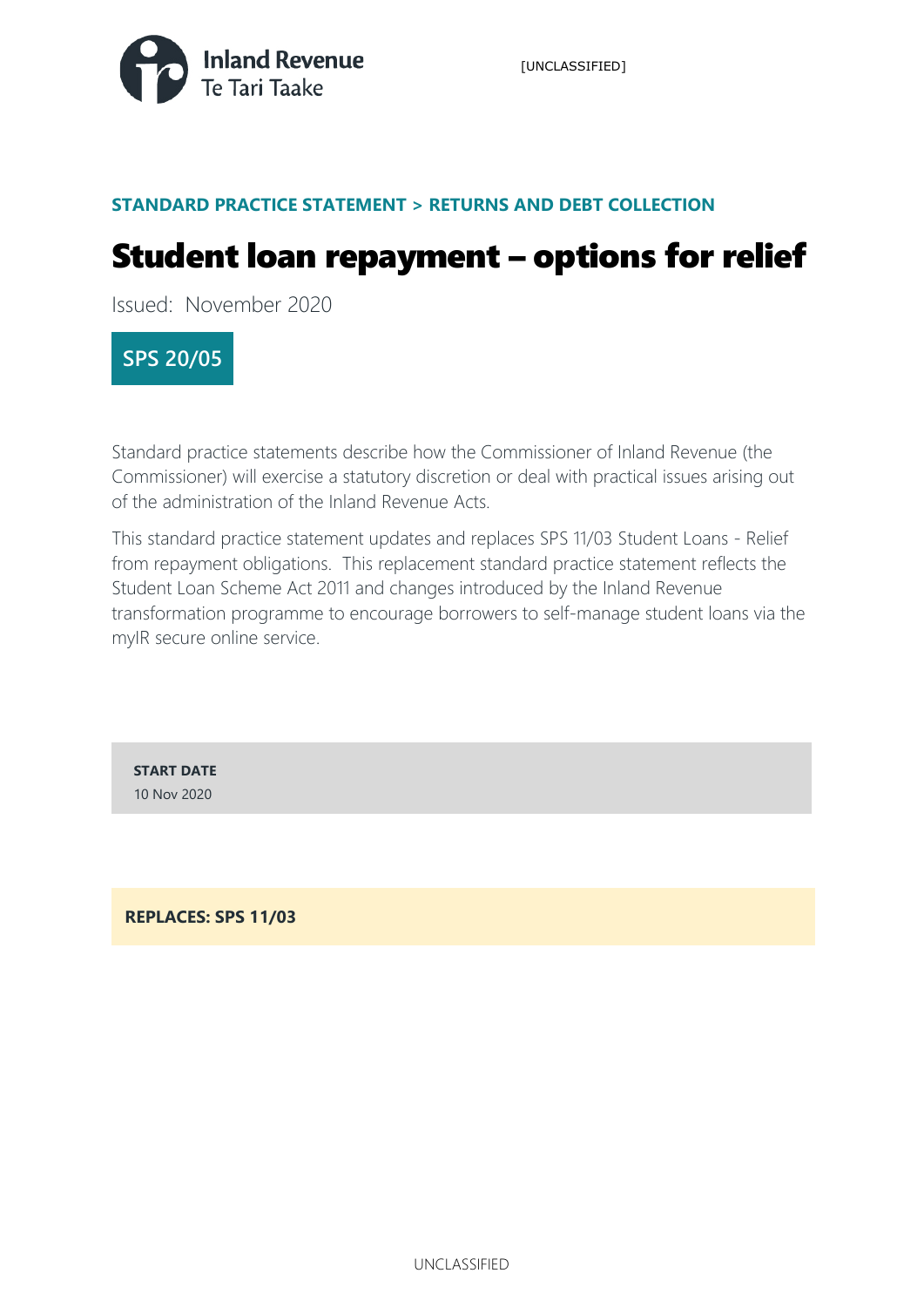# **Table of Contents**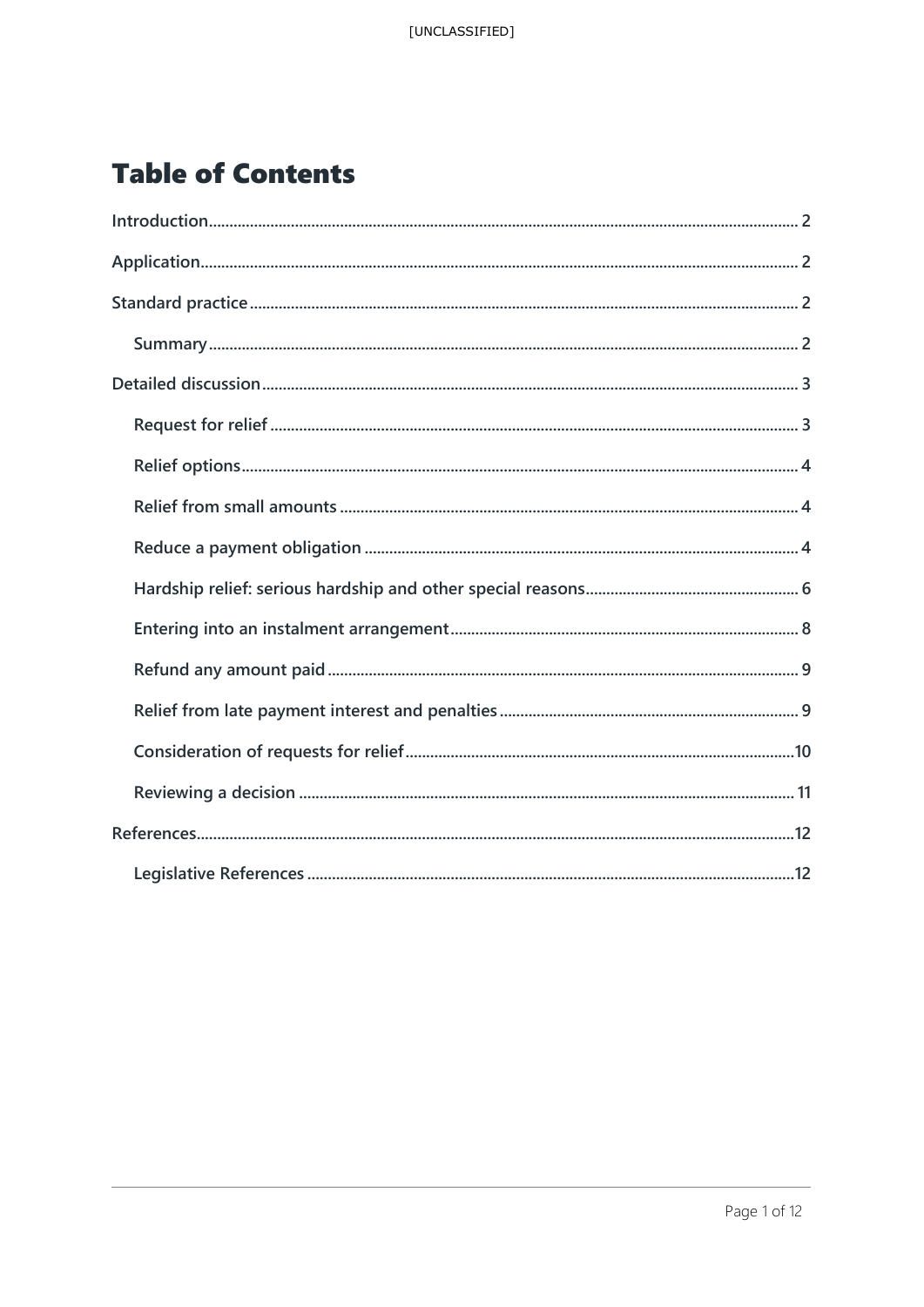### <span id="page-2-0"></span>Introduction

This Statement sets out Inland Revenue's practice for providing relief<sup>[1](#page-2-4)</sup> under the Student Loan Scheme Act 2011 (the "Act"). It covers relief from payments for:

- overdue student loan repayment obligations
- **student loan repayment obligations not yet due**
- **student loan repayment obligations for the current tax year, and**
- **Paramalty<sup>[2](#page-2-5)</sup>** and late payment interest imposed on overdue student loan repayment obligations.

All legislative references in this Statement refer to the Student Loan Scheme Act 2011, unless otherwise specified.

## <span id="page-2-1"></span>Application

This Statement applies from the date of signing. It replaces SPS 11/03: *Student Loans – relief from repayment obligations*, which was published in *Tax Information Bulletin*, Vol 23, No 2 (March 2011).

## <span id="page-2-2"></span>Standard practice

### <span id="page-2-3"></span>Summary

1. Requests for relief are generally not required by any specific time. However, a request for anticipated hardship for a future year's obligations should be received by Inland Revenue on or before 31 March in the current tax year.

<span id="page-2-5"></span><sup>2</sup> The reference to "penalty" in this statement refers to penalties defined in section 146A of the Act and does not include abusive tax position penalties or evasion or similar act penalties as per sections 141D and 141 E of the Tax Administration Act 1994.

<span id="page-2-4"></span><sup>1</sup> The reference to "relief" for the purposes of this statement is to the overall relief provisions contained in Part 4 of the Act and includes "hardship relief" in section 147 of the Act. The reference to "serious hardship' is as provided under section 147(1)(a) of the Act, where hardship relief may be granted based on serious hardship.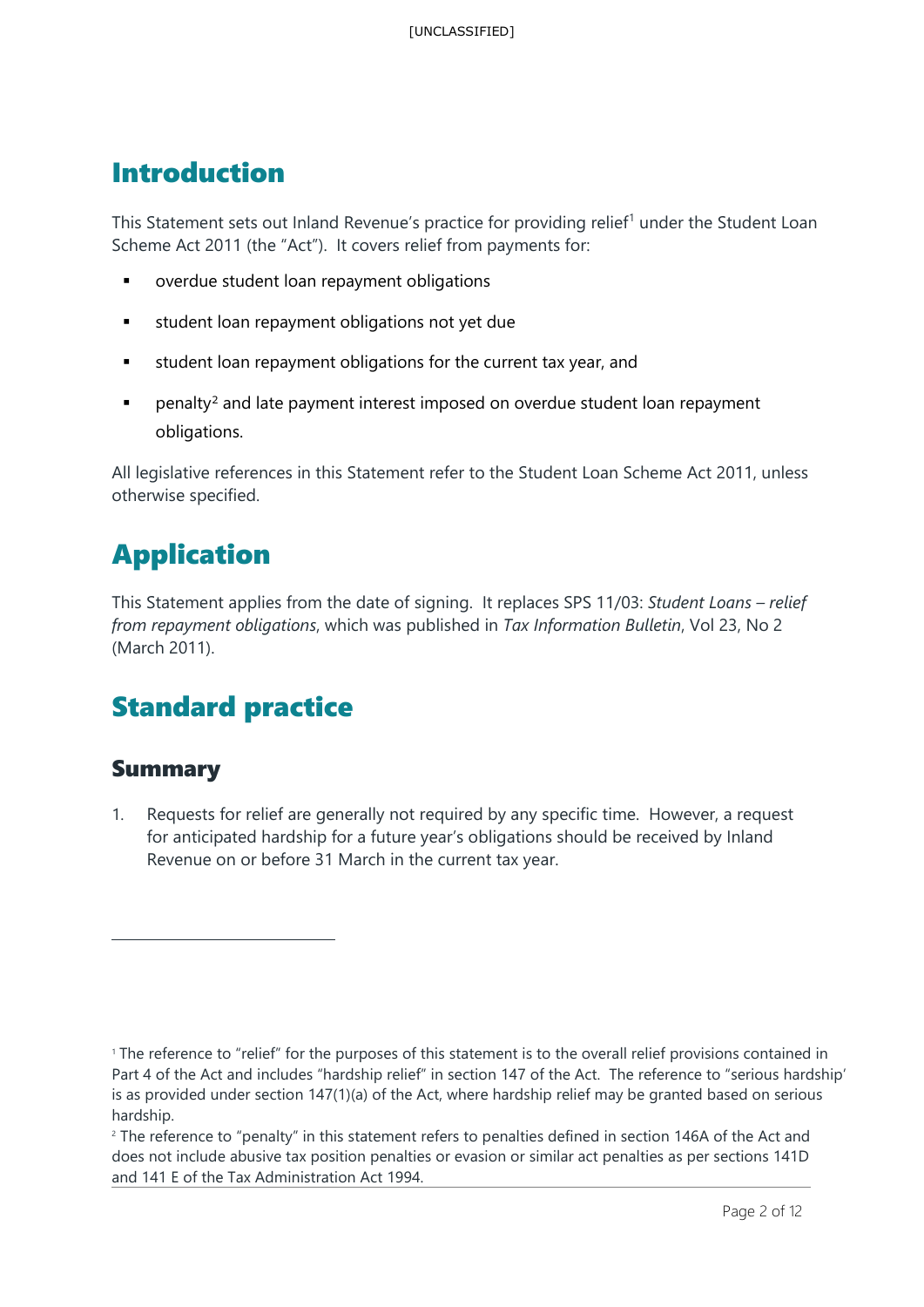- 2. Requests will be considered based on a borrower's current or future ability to meet their student loan repayment obligation. In considering a request, the Commissioner will look at all options available to a borrower to enable them to meet their loan repayment obligations.
- 3. When providing relief, the Commissioner may:
	- **F** refrain from issuing a notice of assessment, and may write off a student loan repayment obligation not more than \$20;
	- **Fig.** refrain from the collection of any student loan repayment obligation payable that is more than \$20 but less than \$334 (excluding late payment interest);
	- **•** reduce any amount that must be paid by a borrower for the current tax year, or the next tax year;
	- reduce a repayment obligation for a previous tax year (the amount not collected is capitalised and will remain on their loan);
	- **agree to an instalment arrangement to repay an unpaid amount;**
	- **F** refund any amount paid for the previous or current tax year;
	- cancel some or all the late payment interest if it would be equitable to do so.

## <span id="page-3-0"></span>Detailed discussion

### Request for relief

- 4. Borrowers are encouraged to contact Inland Revenue at the earliest opportunity if they think that they may have trouble meeting their repayment obligations on time, so that the options for payment and loan relief can be discussed<sup>[3](#page-3-1)</sup>.
- 5. Requests can be made through the self-service options available in Inland Revenue's myIR Secure Online Services, by telephone or other manner acceptable to the Commissioner.
- 6. To ensure there is a record of a request made by a borrower, the ability to accept requests by telephone is limited to calls that are received by Inland Revenue at a site that has call recording. That can be achieved by calling one of Inland Revenue's 0800 numbers. Where a call is received by a site that does not have call recording, the

<span id="page-3-1"></span><sup>&</sup>lt;sup>3</sup> If a student loan borrower also has a tax debt or a child support debt, they should refer to **SPS 18/04** Options for relief from tax debt or **SPS 19/05** Options for relief from Child Support debt.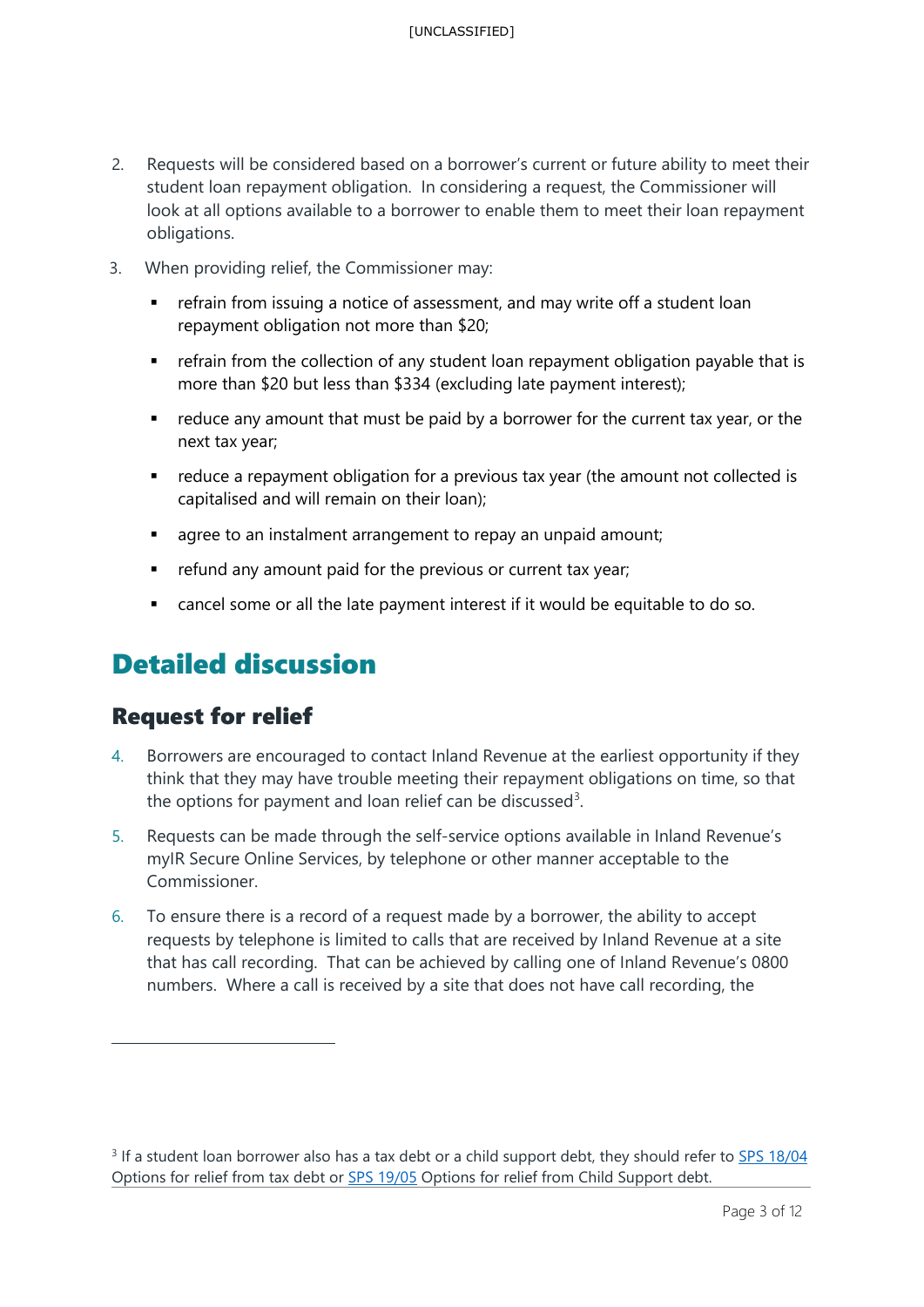borrower may be asked to put their request through use of the myIR Secure Online Services or by letter.

7. A borrower requesting relief should clearly advise why they cannot make loan repayments as required or why they think relief should be given for some other special reason. Each application will be considered on its own merits. The Commissioner may ask the borrower to provide further information in support of their request.

### Relief options

#### **Relief from small amounts**

- 8. For small amounts owed, the Commissioner:
	- $\bullet$  will not issue an assessment nor collect<sup>[4](#page-4-0)</sup> a student loan repayment obligation, if the amount payable is \$20 or less. However, this discretion will not generally apply to situations where borrowers have not provided their employer a "SL" Tax Code Declaration and a pay period student loan obligation repayment shortfall occurs as a consequence. Alternatively, when a borrower's consolidated loan balance is \$20 or less at the end of the year, a write-off will occur at that date; or
	- $\blacksquare$  if the amount is more than \$20 but less than \$334 (excluding late payment interest), the Commissioner may choose to not collect the small amount if the due date for payment has passed. However, the amount not collected will remain on the loan balance and where applicable will accrue interest.

#### **Reduce a repayment obligation**

9. A student loan borrower's repayment obligation may be reduced if the Commissioner is satisfied that serious hardship will be caused as a consequence of a repayment obligation or there are other special reasons that make it fair and reasonable to do so.

#### **Salary and wage earners**

- 10. If a borrower is a salary and wage earner, their repayment obligation is determined on a pay period basis. If the Commissioner grants hardship relief by reducing the borrower's repayment obligation, she will issue the borrower with a special repayment deduction rate certificate that varies the rate of payment for a current or future year to reflect the reduced repayment obligation.
- 11. Relief is also available via a repayment exemption for full-time students who also work and earn under the annual repayment threshold. An exemption applies only to borrowers' who receive salary or wages or pre-taxed income, and any untaxed income is less than \$500. Eligible borrowers may request an exemption for a tax year, so that their

<span id="page-4-0"></span><sup>4</sup> and write off an amount payable (less than \$20) by an employer or PAYE intermediary.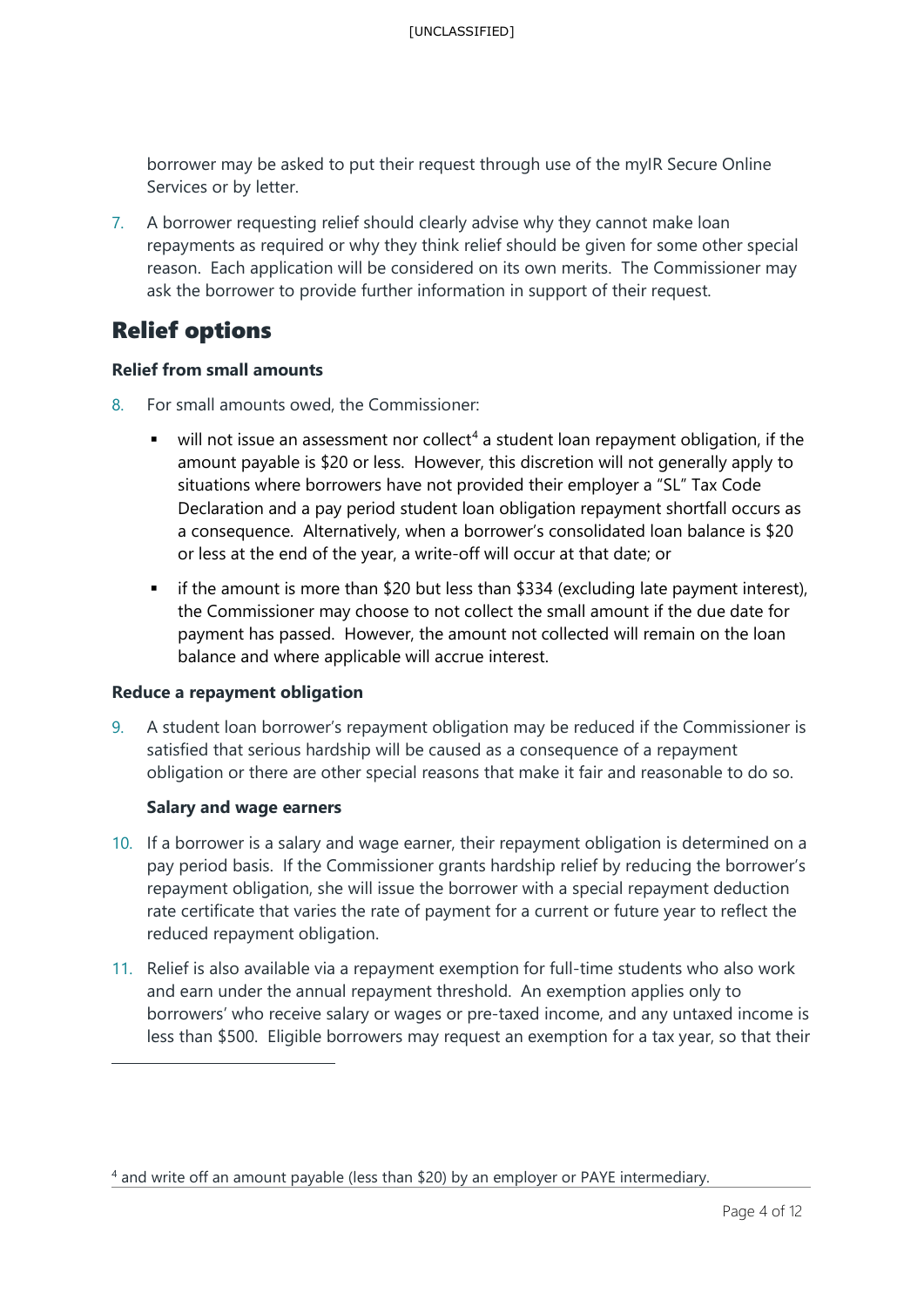earnings do not have student loan repayment deductions made by an employer, when their pay period earnings would otherwise prompt loan repayments.

- 12. Similarly, full-time student borrowers with more than one employer and whose main income is below the student loan repayment threshold can apply for a reduced deduction rate on their secondary employment earnings for any remaining unused repayment threshold. These secondary income payment reductions only apply on a quarterly basis and a new request is required if borrowers want a reduced payment rate extended for any quarterly unused repayment threshold amount that is available for offset against pre-taxed income.
- 13. The borrower may request Inland Revenue send a certificate directly to their employer, or they will need to give the certificate received to their employer, who can then apply a reduced rate for, or exemption from, a student loan repayment.
- 14. The amount not collected because of a repayment rate reduction will remain on the loan balance.

#### **Income from other sources**

- 15. If a borrower receives income from other sources (other than or in addition to their salary and wages) of \$500 or more, their repayment obligation is the amount of their student loan repayable determined on their adjusted net income for a tax year.
- 16. If the Commissioner grants repayment relief, the percentage payable by the borrower (for receiving income that is not subject to PAYE) will be reduced.
- 17. The amount not collected because of a reduction of a repayment obligation will remain on the loan balance.

#### **Temporary repayment suspension**

18. A borrower who intends to be overseas for 184 days or more, may request a temporary repayment suspension<sup>[5](#page-5-0)</sup> (formally called a repayment holiday). A request must be made while they are a New Zealand based borrower and they are required to nominate a contact person who resides in New Zealand for the period of their absence from New Zealand. Borrowers can apply for a temporary repayment suspension in myIR or by calling us.

<span id="page-5-0"></span><sup>5</sup> Further information on how to make a request is available at the Inland Revenue website [https://www.ird.govt.nz/student-loans/what-happens-to-my-student-loan-when-i-go](https://www.ird.govt.nz/student-loans/what-happens-to-my-student-loan-when-i-go-overseas/temporary-repayment-suspension-for-student-loans)[overseas/temporary-repayment-suspension-for-student-loans](https://www.ird.govt.nz/student-loans/what-happens-to-my-student-loan-when-i-go-overseas/temporary-repayment-suspension-for-student-loans)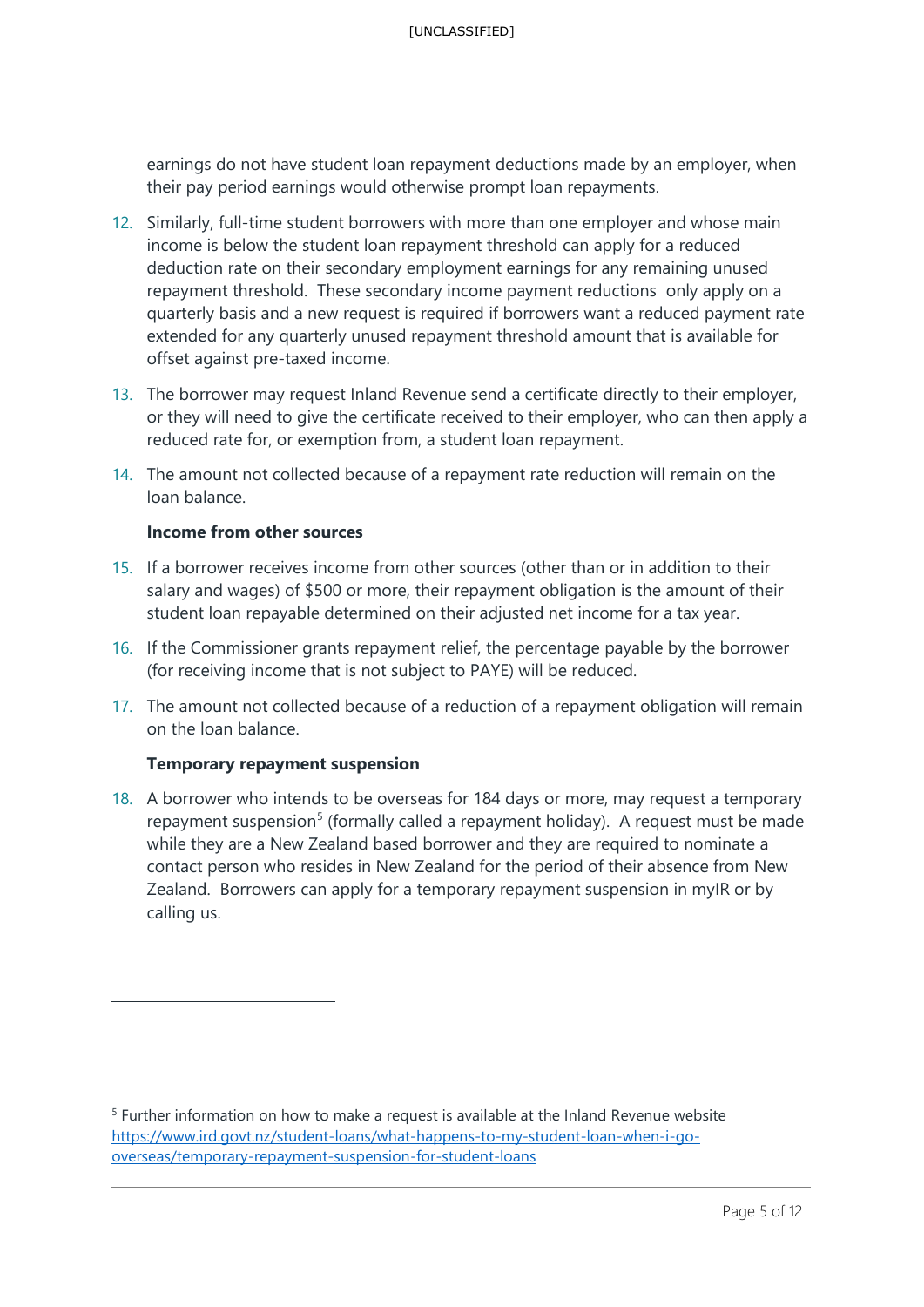#### **Commissioner may treat certain borrowers as being physically in New Zealand**

- 19. Borrowers can apply to keep a student loan interest free overseas, when they are:
	- **E** unexpectedly delayed when returning to New Zealand
	- **unexpectedly required to travel after having returned to New Zealand**
	- **studying overseas**
	- working overseas for the government or sent overseas for work by a business that has a permanent establishment in New Zealand, and borrowers have a permanent place of abode only in New Zealand.
	- **Borrowers accompanying a spouse or a partner overseas may also qualify**
	- receiving a qualifying government-funded scholarship for study or an internship
	- working as a volunteer or for token payment for a charity
	- **EXEDENT III III III** living in Niue, Cook Islands, Tokelau or Ross Dependency
	- have a serious illness, injury or disability that means you're not able to engage in paid work nor meet your repayment obligation.
- 20. Further information on how the make an application can be found at [https//www.ird.govt.nz/student-loans/when-can-i-keep-my-student-loan-interest-free](http://www.ird.govt.nz/student-loans/when-can-i-keep-my-student-loan-interest-free-overseas)[overseas](http://www.ird.govt.nz/student-loans/when-can-i-keep-my-student-loan-interest-free-overseas)

#### **Hardship relief: serious hardship or other special reasons**

21. Applications for relief are considered on a case-by-case basis. The onus is on the borrower to show that payment of their student loan obligations will cause serious hardship or there is good reason for the Commissioner not to require repayment of their full student loan repayment obligation for a period.

#### **Serious hardship**

- 22. If the Commissioner is satisfied a repayment obligation will cause serious hardship to a borrower or there are special reasons that make it fair and reasonable to provide relief, the Commissioner may:
	- **•** refund<sup>[6](#page-6-0)</sup> any amount that was paid that is considered more than a borrower can afford to pay without causing hardship; and/or

<span id="page-6-0"></span><sup>&</sup>lt;sup>6</sup> However, any overpayment of a loan repayment obligation for years prior to the year preceding the current year, are not refundable to the borrower and will be offset against the student loan balance (s 122(2)).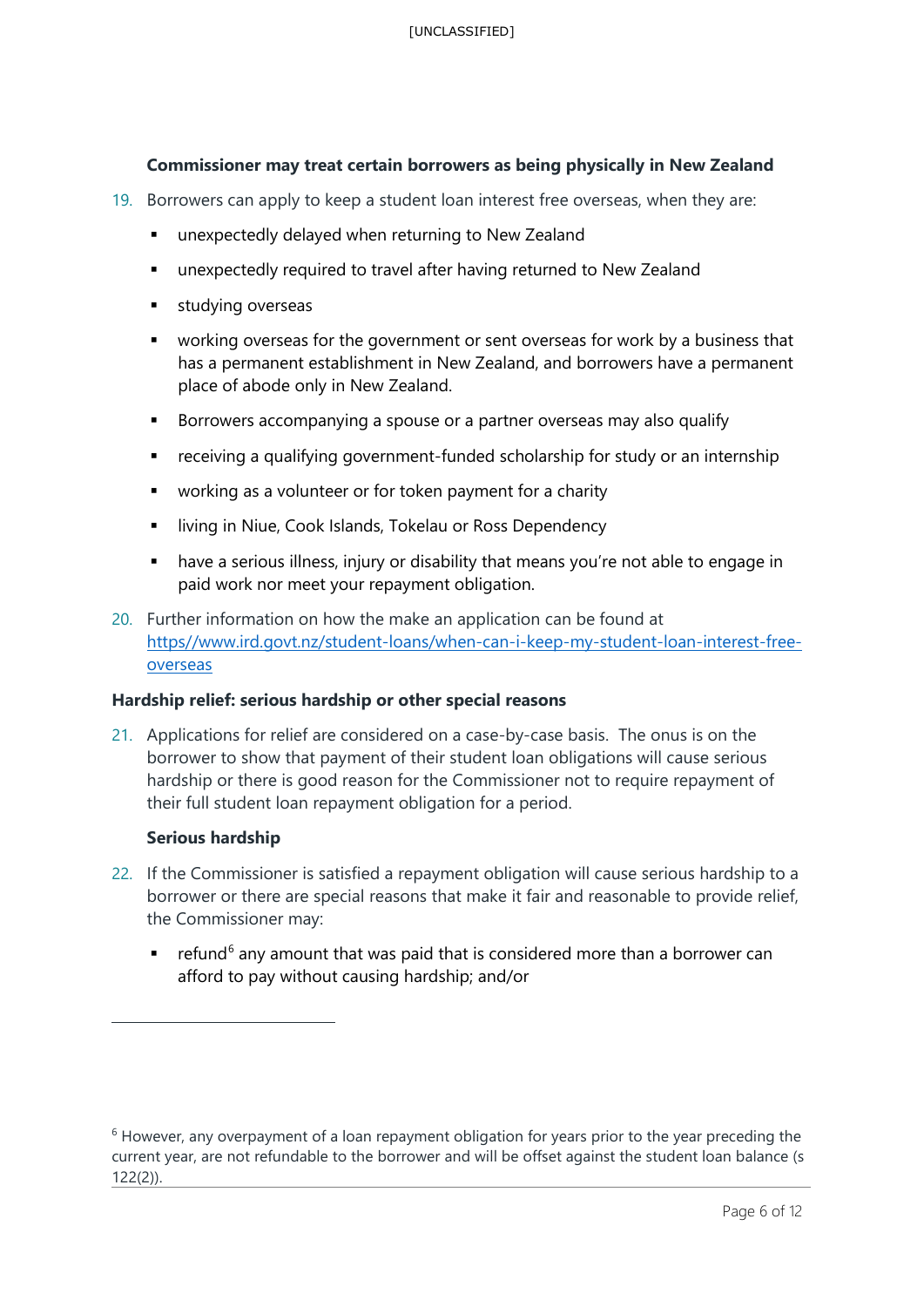- adjust the repayment obligation amount to what the borrower can afford without causing serious hardship.
- 23. The Act does not provide a definition of "serious hardship". However, s 154 (applications for instalment arrangement) of the Act does refer to s 177A of the Tax Administration Act 1994 (the "TAA"), which provides what considerations should be made when applying the serious hardship provisions in the TAA.
- 24. The TAA sets out a list (although not exhaustive) of circumstances that would indicate a taxpayer is experiencing significant financial hardship because of:
	- a serious illness suffered by the taxpayer or the taxpayer's dependant(s); or
	- the taxpayer's inability to meet:
		- minimum living expenses according to normal community standards; or
		- the cost of medical treatment for an illness or injury of the taxpayer or the taxpayer's dependant(s); or
		- the cost of education for the taxpayer's dependant(s).
- 25. The Commissioner may also consider other factors relevant to whether a taxpayer will experience serious hardship, when deciding if relief should be provided, and the extent of such relief.

#### **Other special reasons**

- 26. The Commissioner can grant relief from a repayment obligation if satisfied there are "other special reasons" that make it fair and reasonable to do so.
- 27. Providing relief because a borrower perceives their repayment obligation as unfair or unreasonable, is not a sufficient reason to apply the "other special reason" relief without first explaining how the unfair or unreasonable situation, led to hardship.
- 28. Consideration of what is fair and reasonable should have regard to the perception of other borrowers who are meeting their repayment obligations.

#### **Examples of relief under "serious hardship" and "other special reasons"**

#### **Example 1**

Relief is likely to be granted under "serious hardship" where a borrower's partner (the household primary income earner) experiences a severe health problem and is on medical leave without any income for 8 months to recuperate. In the interim, their partner (a student loan borrower) claims hardship as they struggle to support a family household and extra costs of medical treatment, on their modest wage income. After looking at the borrower's financial situation and being satisfied no other payment option is available, the Commissioner will likely agree hardship is being experienced and provide relief from their current loan repayment obligation.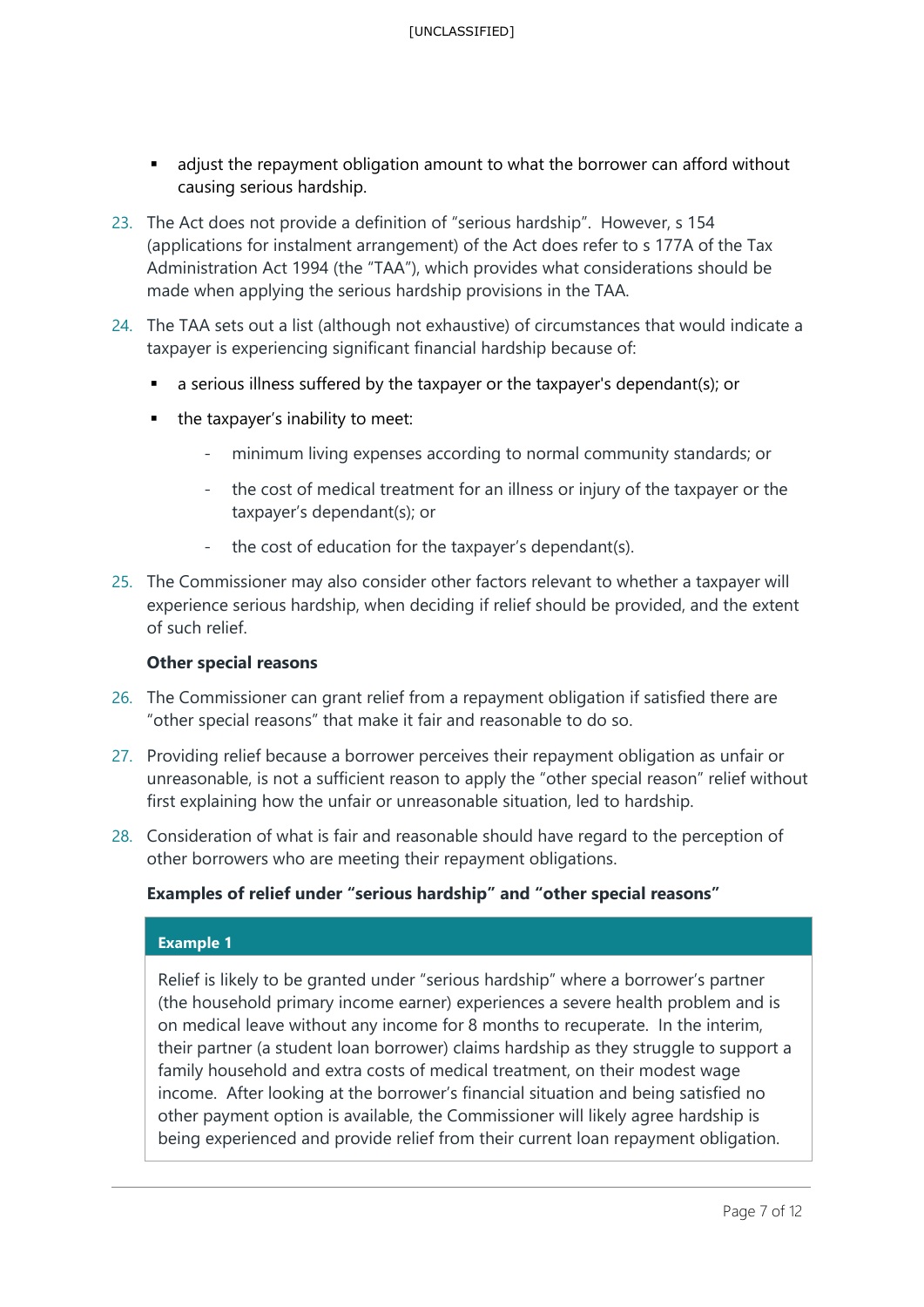The borrower is required to advise the Commissioner of any change or improvement to their financial circumstances that impact on their ability to make loan repayments.

#### **Example 2**

A borrower has received a lump sum payment from the Accident Compensation Corporation to provide for alterations to their home to improve the borrower's mobility around their home. The borrower has unpaid student loan obligations for the previous year which they have no prospect of making an immediate payment of the loan debt.

As the ACC lump sum payment has a specified purpose of promoting a borrower's mobility and preserve their independent living standard, the Commissioner will consider relief under the other special reasons provision. The borrower's repayment obligation would likely be reassessed to what they can afford to pay and the unpaid balance would remain as part of the loan balance.

#### **Example 3**

A borrower has access to savings, but they intend to use those funds as a deposit to purchase a house. The Commissioner is unlikely to provide relief when funds are available to pay a debt. In considering this, the Commissioner will give regard to promoting compliance, maintaining the integrity of the tax administration and that other borrowers would have reduced savings as a consequence of meeting their repayment obligations.

#### Entering into an instalment arrangement

- 29. As noted above, borrowers who are likely to experience hardship in meeting their repayment obligations are encouraged to contact Inland Revenue early to obtain an agreed solution, particularly as late payment interest is charged on defaulted repayment obligations. Early contact may minimise late payment interest charged on any amount that remains unpaid after the due date for payment.
- 30. When a borrower complies with an agreed instalment arrangement, a lower late payment interest rate<sup>[7](#page-8-0)</sup> will apply to the unpaid amount for each month while an instalment arrangement applies.

<span id="page-8-0"></span> $7$  When a borrower meets their obligations in an instalment arrangement, late payment interest payable is reduced from the base rate plus 4% to the base rate plus 2% interest.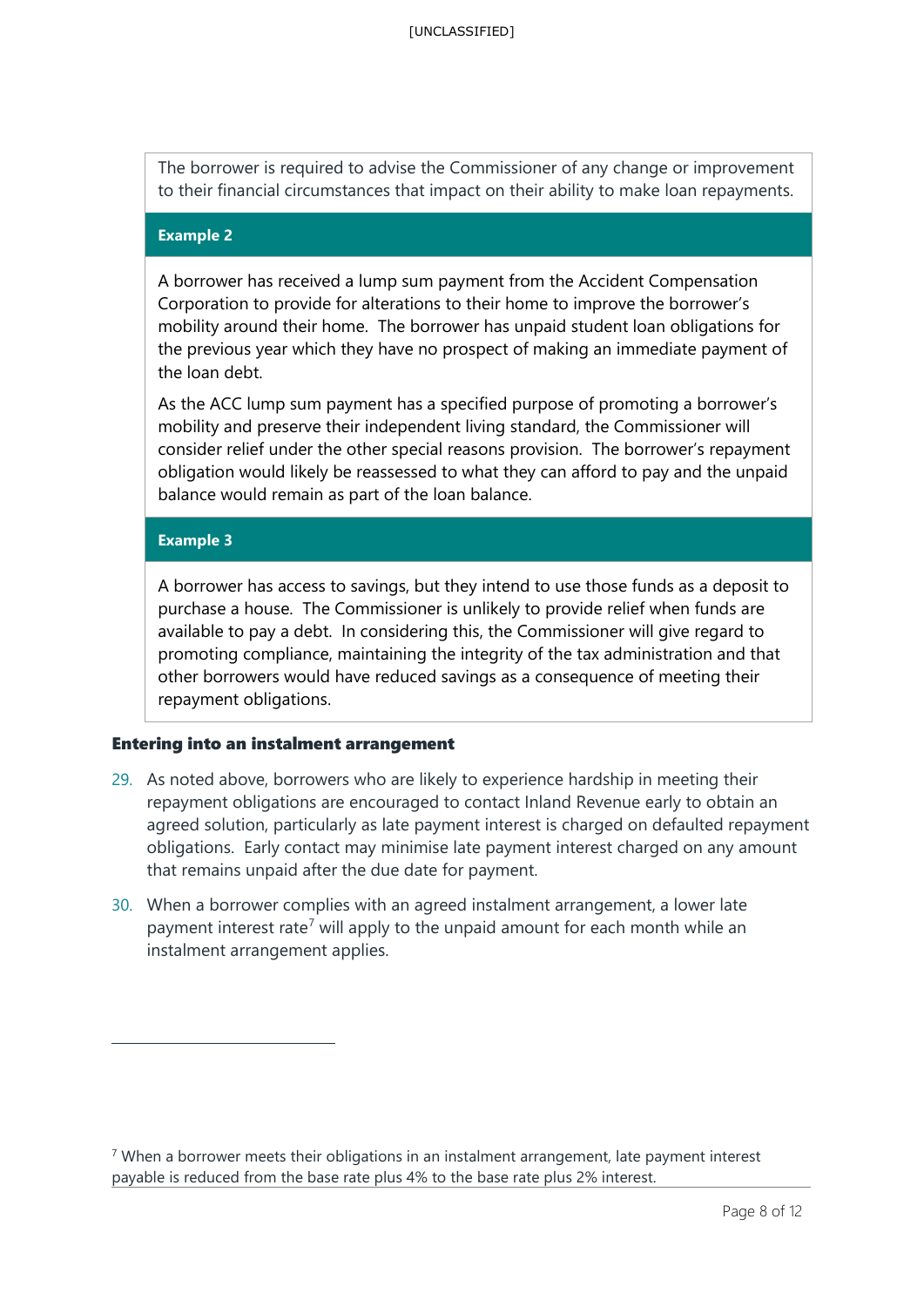- 31. The Commissioner may agree to an instalment arrangement where a borrower can demonstrate that they will experience hardship if they are required to pay their repayment obligation in full but can make a partial payment.
- 32. The Act imposes no time limit on when an instalment arrangement must be completed. However, the Commissioner considers that instalment arrangements should be for as short a period as possible without causing serious hardship to a borrower.
- 33. When the Commissioner enters into an instalment arrangement, the terms will be confirmed with the borrower via myIR or by letter to ensure that both parties clearly understand their obligations and for future reference by the borrower.
- 34. A borrower may renegotiate an instalment arrangement at any time. However, the Commissioner may only do so after two years have elapsed from the date the instalment arrangement was entered, as long as the borrower maintains the terms of their arrangement.

#### **Refund amount paid**

35. The Commissioner may refund any amount paid to meet a student loan repayment obligation, limited to the current tax year and the previous tax year, where that repayment will cause serious hardship, or there are other special reasons that would make it fair and reasonable to make a refund.

#### **Relief from late payment interest and penalties**

- 36. A penalty and late payment interest may be imposed if a borrower does not meet their student loan repayment obligations in full and on-time. Late payment interest will also compound monthly until the arrears are paid.
- 37. Upon application, and depending on the borrower's circumstances, the Commissioner can cancel some or all of the late payment interest if it would be equitable to do so. The Commissioner will only consider an application for the cancellation of a penalty and late payment interest once the initial repayment obligation has been paid.
- 38. The Commissioner has no discretion to cancel base interest charged on student loans held by overseas based borrowers, that will remain payable.
- 39. The Commissioner will cancel a penalty and late payment interest when it is considered equitable to so do, after looking at the reasons for late payment. For example, a penalty and late payment interest may be cancelled when a payment default was:
	- $\blacksquare$  the result of a genuine error;
	- **•** beyond the control of the borrower or the borrower's agent; or
	- any other situation in which the Commissioner considers it is equitable to do so.
- 40. When considering an application to cancel a penalty or late payment interest, the Commissioner will consider the borrower's previous loan repayment record, including whether they have paid their student loan repayment obligations as soon as practicable.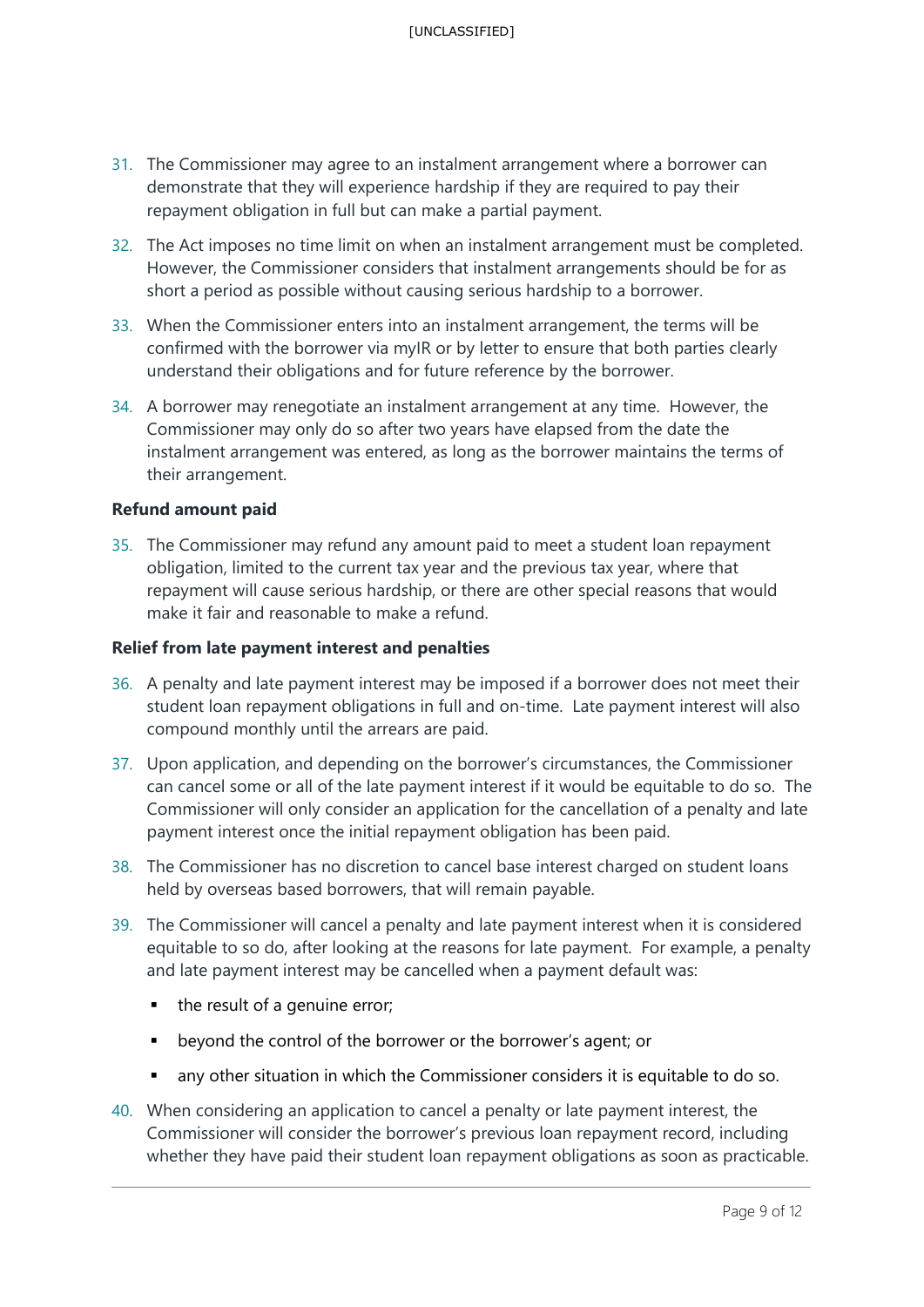The borrower's overall loan compliance history will also be a factor in deciding whether to cancel late payment interest.

#### **Consideration of requests for relief**

- 41. Where it is apparent a borrower can pay overdue repayment obligations immediately, the Commissioner will not enter into an arrangement. For example, if the borrower has access to investment funds, beneficial interests, shareholder current accounts or trusts, the Commissioner expects those funds will be used to pay the overdue repayment obligation. A decision will be based on the financial information provided by a borrower along with any further enquiries the Commissioner considers necessary.
- 42. The Commissioner will look at all options available for collection of unpaid repayment obligations when considering a request for relief. Options may include requesting that the borrower sells assets or arranges other finance to pay their unpaid repayment obligations more promptly.
- 43. Despite any application for relief, the Commissioner may make a counteroffer based on the information available and what is considered appropriate for a borrower's circumstances.
- 44. If the Commissioner is satisfied that meeting a repayment obligation will cause serious hardship to a borrower or there are special reasons that make it fair and reasonable to provide relief, the Commissioner may:
	- **•** refund<sup>[8](#page-10-0)</sup> any amount that had been paid that is considered more than a borrower should have been expected to pay without causing hardship, and/or
	- **•** reduce the amount that must be paid, and so enable the borrower to meet their adjusted repayment obligation.
- 45. The unpaid balance of the original student loan repayment obligation that is not recovered when providing hardship relief, remains as part of the loan account.
- 46. When the Commissioner agrees to provide relief, the terms and details of the adjusted student loan repayment obligation and other matters (eg, refunds, changed tax code for PAYE purposes) will also be confirmed, with a borrower or a nominated contact person by letter. If registered for myIR they will receive a notification of this letter to view in their account unless they have asked communications to be directed to a tax agent.

<span id="page-10-0"></span><sup>&</sup>lt;sup>8</sup> However, any overpayment of a loan repayment obligation for years prior to the year preceding the current year, are not refundable to the borrower and will be offset against the student loan balance (see section 122(2)).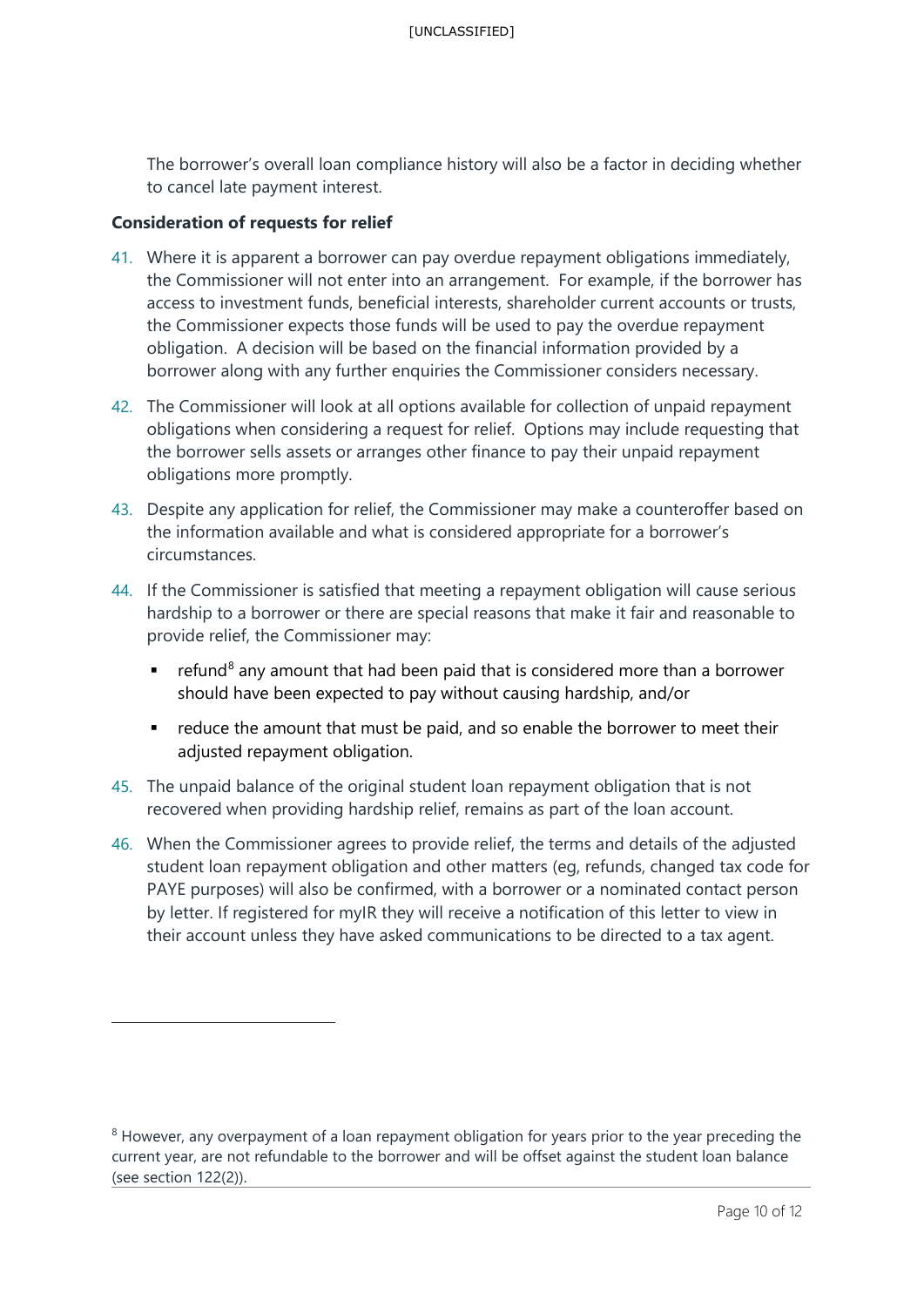#### **Reviewing a decision**

#### **Change in circumstances (for a reduced payment obligation)**

- 47. Borrowers, who are under a current relief arrangement, must notify the Commissioner if there is a change in their circumstances. The Commissioner may review any decision to grant relief if it is considered there has been a material change in the circumstances upon which the relief had been agreed.
- 48. A change in circumstances, includes any information given to the Commissioner that is no longer correct, or likely impact on whether hardship relief will continue to be granted. Upon review, all or part of a repayment obligation may be reinstated by the Commissioner.

#### **Misleading or false information**

49. The Commissioner may cancel an instalment arrangement if a borrower had provided false or misleading information, or a borrower is not meeting their obligations under an instalment arrangement.

#### **Service feedback**

- 50. If a borrower is concerned that their circumstances have not been given proper consideration, they should raise their concern with the staff member that considered their request and ask for the decision to be reviewed by a more senior officer.
- 51. If a borrower is still not satisfied with the level of service they receive, they can obtain more information about the Inland Revenue complaints management service at https://www.ird.govt.nz/contactus/complaints-disputes-compliments/complaints or phone 0800 274 138 (Monday to Friday between 8am and 5pm).

#### **Challenges**

52. A borrower may challenge a decision<sup>[9](#page-11-0)</sup> by the Commissioner to not to grant relief or enter into an instalment arrangement by commencing proceedings to the Taxation Review Authority, on the ground that the decision is not fair and reasonable.

<span id="page-11-0"></span><sup>&</sup>lt;sup>9</sup> Dispute process must be completed before challenge is made. Refer to Standard Practice Statement 16/06 Disputes resolution process commenced by a taxpayer for further information.